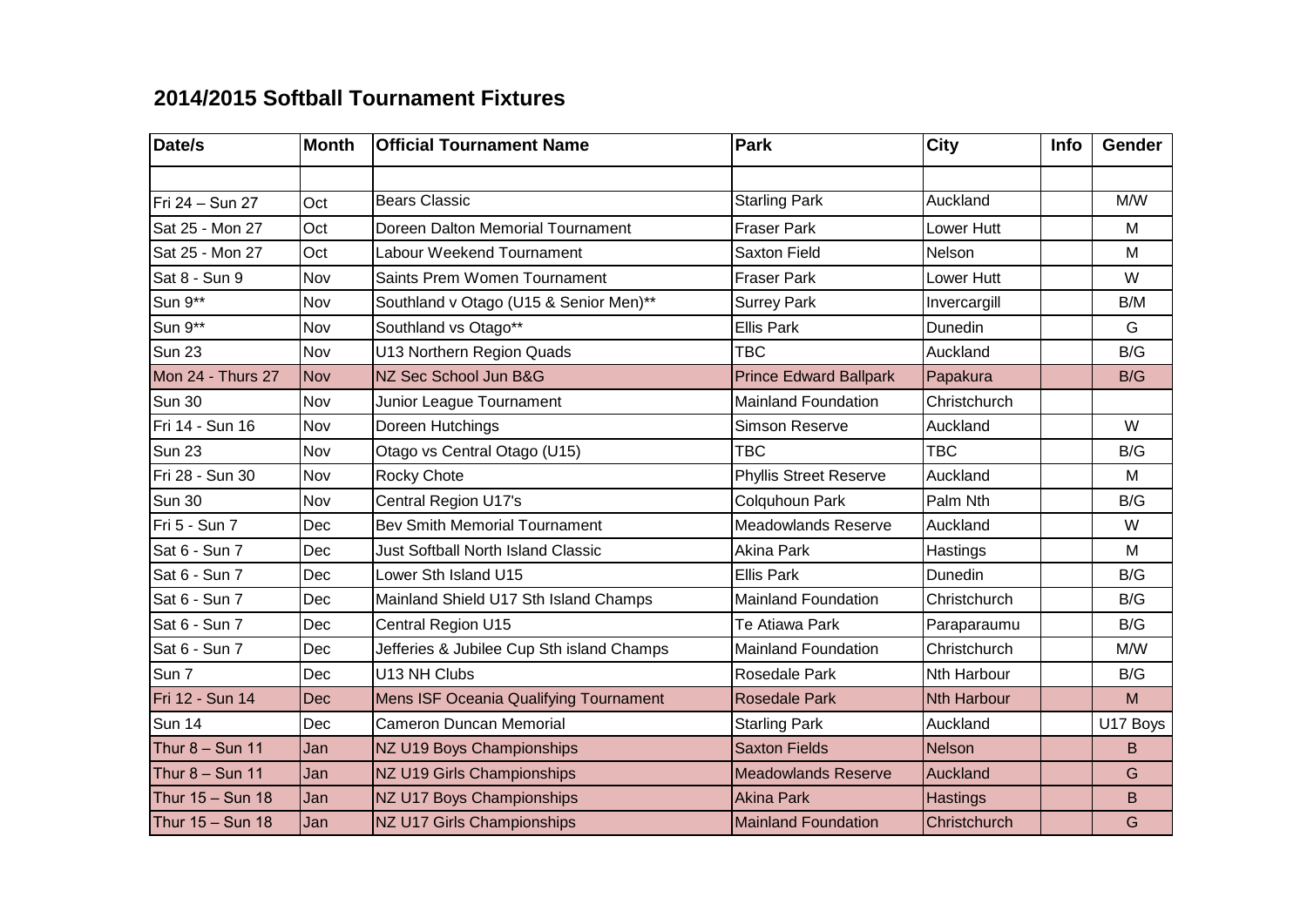| Date/s            | <b>Month</b> | <b>Official Tournament Name</b>         | <b>Park</b>                   | <b>City</b>        | Info | Gender |
|-------------------|--------------|-----------------------------------------|-------------------------------|--------------------|------|--------|
| Thurs 22 - Sun 25 | Jan          | Nth Island U15 Boys Championships       | <b>Resthills Park</b>         | <b>Hamilton</b>    |      | B      |
| Thurs 22 - Sun 25 | Jan          | Nth Island U15 Girls Championships      | <b>Hataitai Park</b>          | Wellington         |      | G      |
| Fri 16 - Mon 19*  | Jan          | Poneke Kilbirnie*                       | Hataitai Park                 | Wellington         |      | M      |
| Fri 23 - Mon 26   | Jan          | Vic Guth                                | <b>Fowlds Park</b>            | Auckland           |      | M      |
| Fri 30 - Sun 1    | Jan/Feb      | Wayne Roper Invitational Tournament     | <b>Sturges Park</b>           | Auckland           |      | W      |
| Sat 31 - Sun 1    | Jan/Feb      | Slowpitch tournament                    | <b>Akina Park</b>             | Hastings           |      | M/W    |
| Sun 1             | Feb          | Saints Prem 2/Maj B/U18 tournament      | Davis Field                   | Trentham           |      | W      |
| Tues 3 - Fri 6    | Feb          | <b>NZ Masters Games</b>                 | Wanganui Ballpark             | Wanganui           |      | M/W    |
| $Fri 6 - Sun 8$   | Feb          | <b>Brother Patrick Tournament</b>       | Simpson Reserve               | Auckland           |      | M      |
| Sun 8             | Feb          | Little League Qualifying tournament     | <b>Mainland Foundation</b>    | Christchurch       |      | B/G    |
| Fri 13 - Sun 15   | Feb          | Dean Schick Tournament                  | <b>Rosedale Park</b>          | Nth Harbour        |      | M      |
| Fri 13 - Sun 15   | Feb          | <b>Bev Chote</b>                        | <b>Phyllis Street Reserve</b> | Auckland           |      | F      |
| Sat 14 - Sun 15   | Feb          | Central Region U13                      | Colquhoun Park                | Palm Nth           |      | B/G    |
| <b>Sun 15</b>     | Feb          | Navy Junior Tournament                  | <b>Naval Sports Fields</b>    | Nth Harbour        |      |        |
| Thurs 19 - Sun 22 | Feb          | National Fastpitch Championship         | <b>Resthills Park</b>         | Hamilton           |      | M/W    |
| Sat 21 - Sun 22   | Feb          | Papanui Tigers Social Tournament        | Papanui Domain                | Christchurch       |      | M/W    |
| <b>Sun 22</b>     | Feb          | U13 Battle of the Bridge                | Rosedale Park                 | Nth Harbour        |      | B/G    |
| Thurs 26 - Sun 1  | Feb/Mar      | Sth Island U15 B&G Championships        | <b>A&amp;P Park</b>           | <b>Blenheim</b>    |      | B/G    |
| Sat 28 - Sun 1    | Feb/Mar      | U15 Club/School tournament              | Akina Park                    | Hastings           |      | B/G    |
| Sat 28 - Sun 1    | Feb/Mar      | Intercity - Otago vs Southland          | <b>Ellis Park</b>             | Dunedin            |      | M      |
| Sun 1             | March        | Senior Navy tournament                  | <b>Naval Sports Fields</b>    | Nth Harbour        |      | M/W    |
| Wed 11 - Sun 15   | March        | NZ Open Men's Clubs Championships       | <b>Rosedale Park</b>          | <b>Nth Harbour</b> |      | M      |
| Thurs 12 - Sun 15 | March        | NZ Open Women's Clubs Champs            | <b>Mainland Foundation</b>    | Christchurch       |      | W      |
| Sat 14 - Sun 15   | March        | Evergreens                              | <b>Ellis Park</b>             | Dunedin            |      | W      |
| Mon 23 - Fri 27   | March        | Div 1 Sec School B&G Championships      | <b>Fraser Park</b>            | <b>Lower Hutt</b>  |      | B/G    |
| Tues 24 - Fri 27  | March        | Div 2 SI Sec School B&G Champs          | <b>Colquhoun Park</b>         | Palm Nth           |      | B/G    |
| Tues 24 - Fri 27  | March        | Div 2 NI Sec School B&G Champs          | <b>Ellis Park</b>             | <b>Dunedin</b>     |      | B/G    |
| Sat 28 - Sun 29   | March        | Little League Grand Prix Finals Weekend | <b>Mainland Foundation</b>    | Christchurch       |      | B/G    |
| Sat 28 - Sun 29   | March        | Fun in the Sun                          | Akina Park                    | Hastings           |      | M/W    |